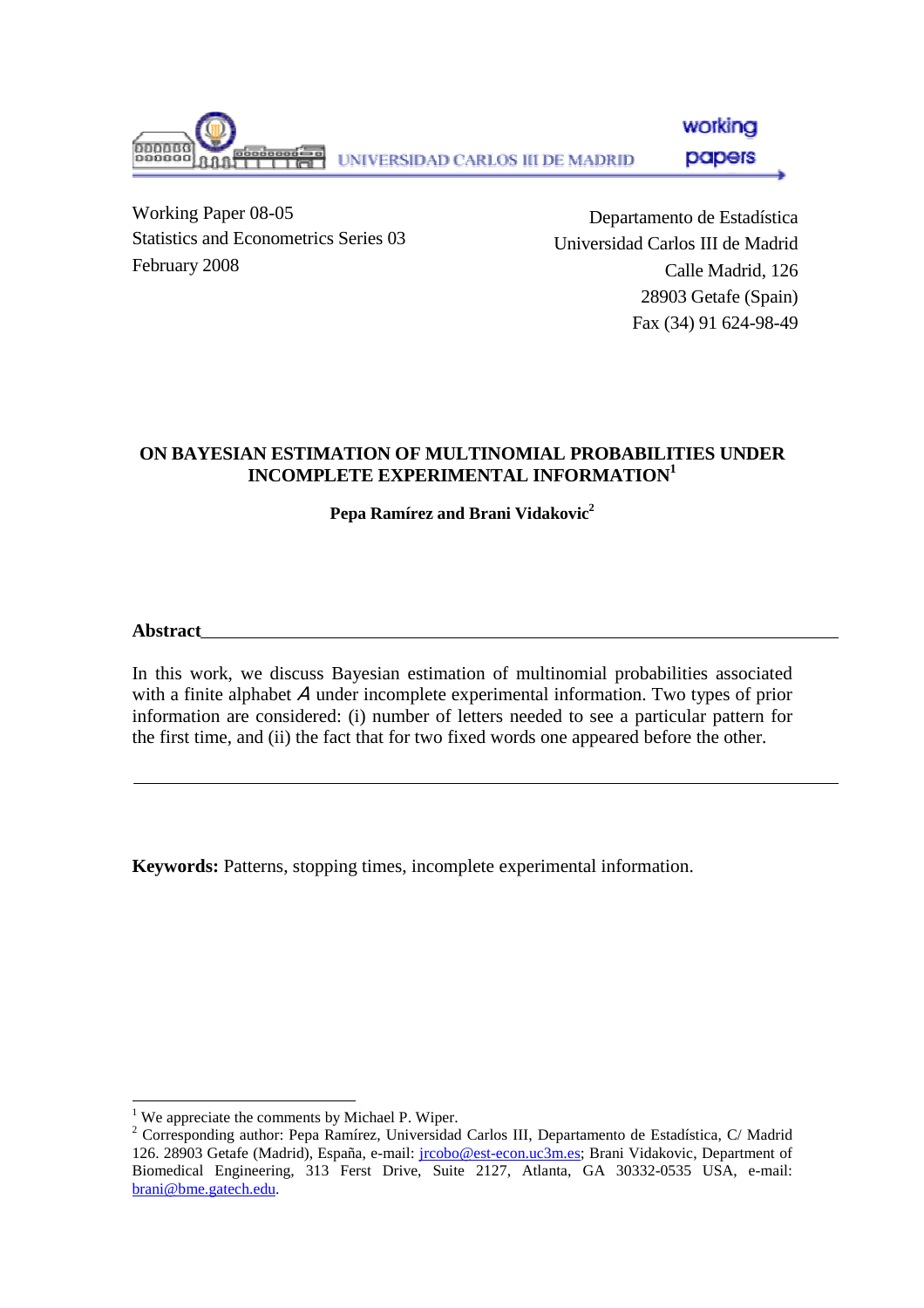#### 1 Introduction

In this work we take Bayesian point-of-view in the following context. We consider a discrete random variable L that, with probabilities  $\mathbf{p} = (p_1, \ldots, p_d)$ , takes the values  $(l_1, \ldots, l_d)$ , that is,  $P(L = l_j) = p_j, j = 1, \ldots, d$ . One can think of the values  $l_j$  as letters or symbols in an alphabet A. Let  $\mathcal{A}^n$  be the set of all words of length n in A. To generate a particular word  $\omega = \omega_1 \omega_2 \ldots \omega_n$ , one selects letters from A sequentially, starting with  $\omega_1$ , and ending with  $\omega_n$ . Several problems arise from this setting. For instance, Example 7.2.(a) in Ross (1983), shows how to compute the expected number of symbols N needed to be observed until some given sequence appears. In addition, the author calculates the probability that for two given patterns one occurs before the other. This is done by use of martingales and reformulating the problem in the terms of fair casino gambling. It can be proven that in this context, N represents a stopping time related to a certain martingale. Bizley (1972) also considers the problem of determining the expected number of trials (or symbols) required to obtain a specific pattern and gives expressions in terms of probability generating functions. DasGupta (1993) is also an example in which stopping times in the Bayesian context are used.

In this note, we estimate the probabilities  $(p_1, \ldots, p_d)$  in Bayesian fashion, given the stopping time  $N_{\omega}$  which is defined as the number of observed symbols until the sequence  $\omega$  appears for the first time.

The organization is as follows. Section 2 provides necessary definitions and an important theorem due to Bizley (1972). In Section 3, we develop Bayesian inference for the Bernoulli model (case for  $d = 2$ ) and generalize it to the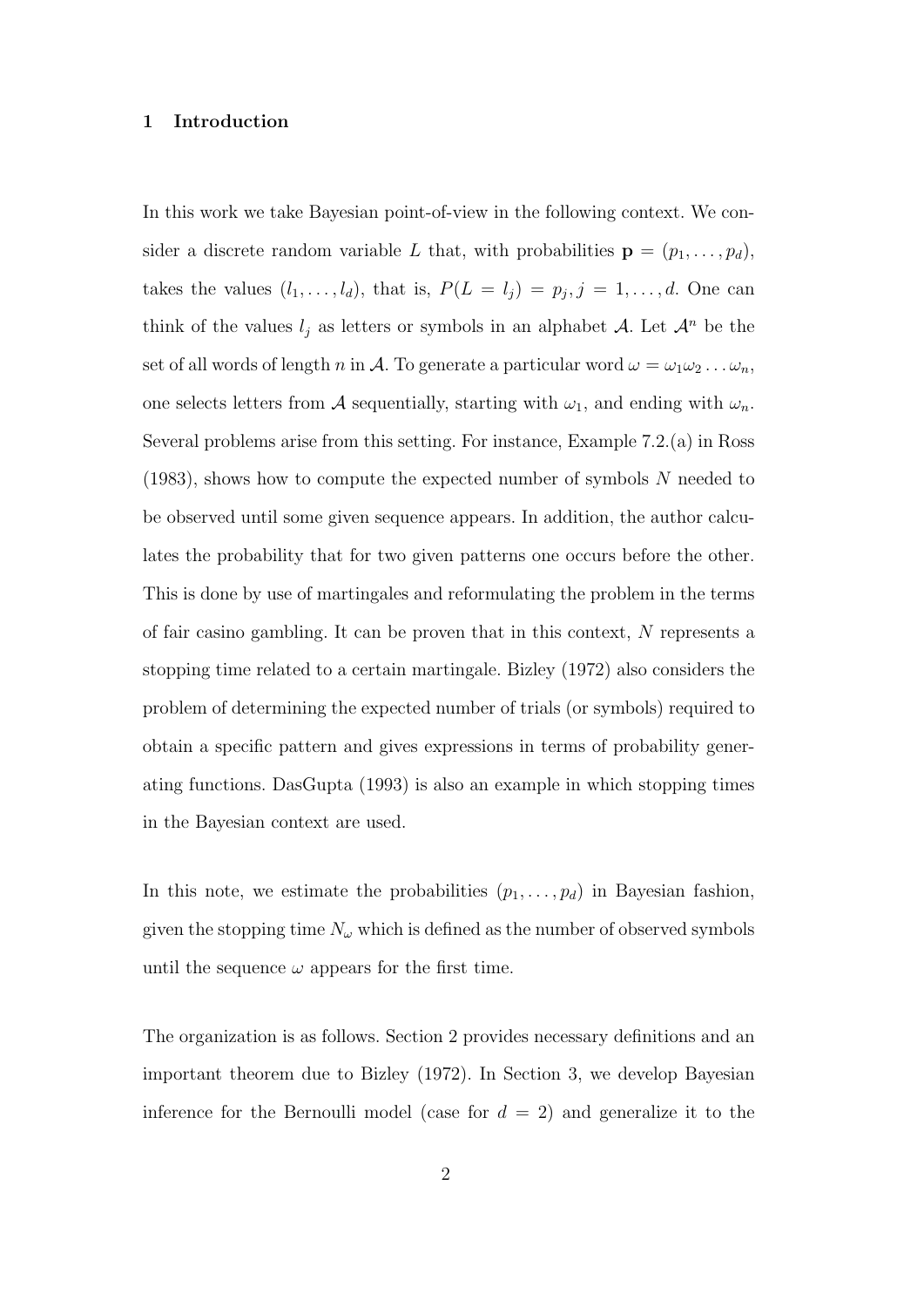multinomial case, providing some examples. Section 4 considers the update of probabilities with a different limited experimental information. A brief conclusion is given in Section 5.

### 2 Theoretical background

We defined  $\mathcal{A} = \{l_1, l_2, \ldots, l_d\}$  as the alphabet consisting of d different letters and  $\mathcal{A}^n$  as the set of all words of length n in  $\mathcal{A}$ . We assumed that letter  $l_j$  is selected with probability  $p_j$ , independently of the previously selected letters. Let  $\Omega = \mathcal{A}^{\infty}$  be the sample space, and  $\mathcal{F} = \sigma(\cup_{k \in N} \sigma(\mathcal{A}^k))$  a  $\sigma$ -algebra on  $\Omega$ , where  $\sigma(\mathcal{A}^k)$  is the  $\sigma$ -algebra generated by all subsets of  $\mathcal{A}^k$ . Then,  $(\Omega, \mathcal{F})$ is a measurable space. Let  $\mathcal{F}_k = \sigma(\cup_{i\leq k} \sigma(\mathcal{A}^i)), k = 1, 2, \dots$  be a sequence of nested  $\sigma$ -algebras. In a sequential generation of word  $\omega = \omega_1 \omega_2 \dots$ , the statement  $\rho \in \mathcal{F}_k$  means that information wether the pattern  $\rho$  appeared up to index k is available. The set of  $\sigma$ -algebras  $\{\mathcal{F}_k\}_{k\geqslant 1}$  forms a *filtration* on  $(\Omega, \mathcal{F})$ , that is

 $\mathcal{F}_k \subseteq \mathcal{F}$  and  $k_1 \leq k_2 \Rightarrow \mathcal{F}_{k_1} \subseteq \mathcal{F}_{k_2}$ .

**Definition 1** Let  $(\Omega, \mathcal{F})$  be a measurable space and  $\{\mathcal{F}_k\}_{k\geq 1}$  a filtration on it. A random variable  $N$  is said to be a stopping time if, for every  $n$ , the event  $\{N \leq n\}$  is  $\mathcal{F}_n$ -measurable.

Let  $\mu$  be a measure defined of the measurable space  $(\Omega, \mathcal{F})$ . For a word  $\omega =$  $\omega_1\omega_2\ldots\omega_n\in\mathcal{A}^n$  assume that  $P(\omega_i=l_j)=p_j,$  for  $i=1,\ldots,n$  with  $\sum_{j=1}^dp_j=1$ 1. A simple measure on  $\Omega$  can be defined by means of *cylindric sets*.

**Definition 2** The cylindric set corresponding to the word  $x = x_1x_2...x_n$  is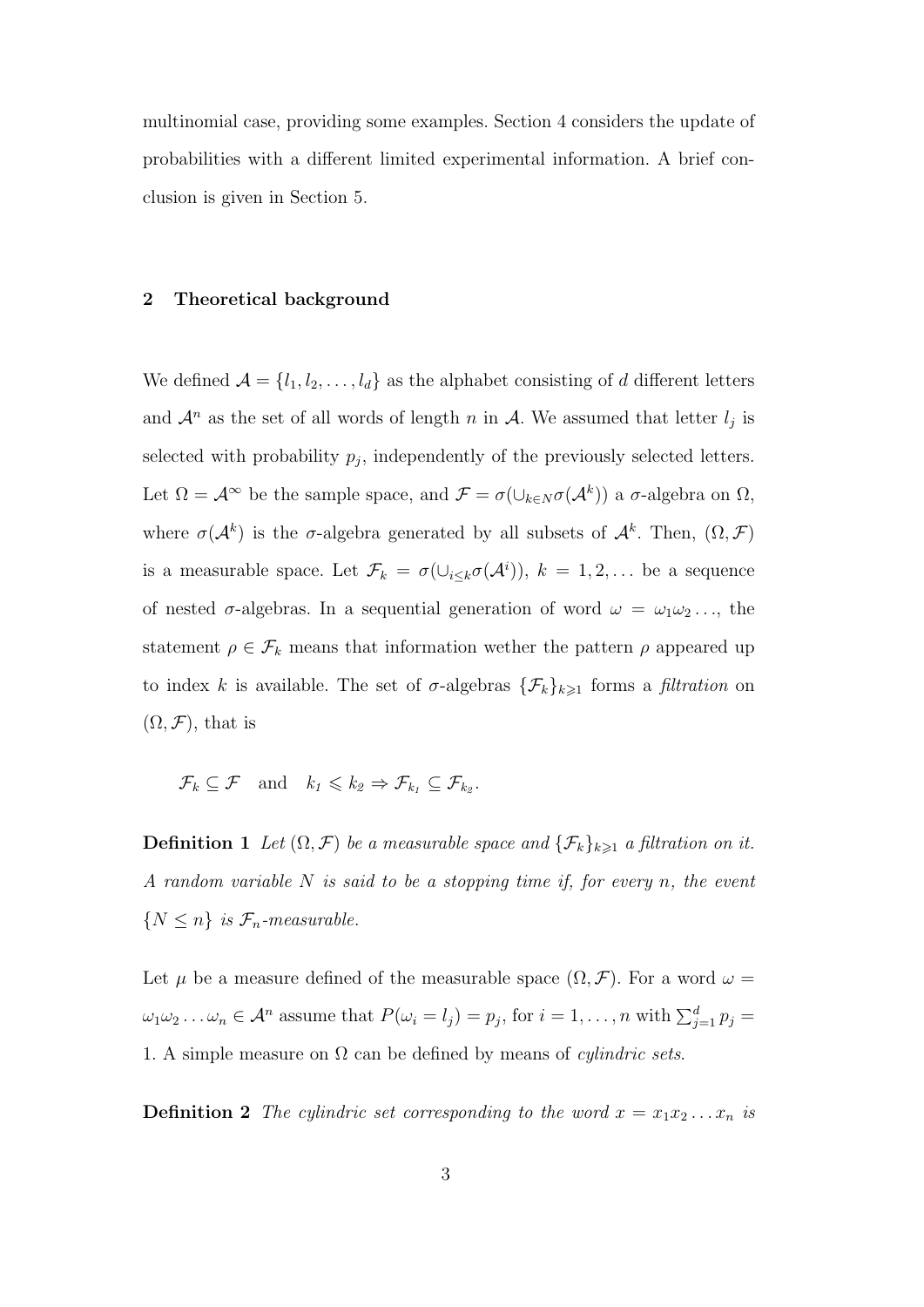given by  $\Gamma_x = {\omega \in \Omega | \omega_1 = x_1, \ldots, \omega_n = x_n}.$ 

The probability of word  $x$  is in fact formally defined as the probability of  $\Gamma_x \subseteq \Omega$  and then  $\mu(\Gamma_x) = \prod_{i=1}^n P(x_i)$ , where  $P(x_i)$  is the probability of symbol  $x_i$ . The measure  $\mu$  on  $\Omega$  introduced as above is known as 'Bernoulli' measure. Various other measures are possible. The following definition can be found in Bizley (1972).

**Definition 3** The symbol  $x_i$  in the word  $x = x_1x_2...x_n$  is said to be critical if  $x_1x_2 \ldots x_i = x_{n-i+1} \ldots x_n$ .

Notice that the symbol  $x_n$  is always critical as  $x_1 \ldots x_n = x_1 \ldots x_n$  For instance, in the word 1010, second and fourth symbols are critical. In the word 1001, first, and fourth symbols are critical while in the word 100000, only the last symbol is critical. Critical symbols in the word ABRACADABRA are the first, fourth and eleventh.

Assume that the word  $\omega$  contains m critical symbols. Denote by  $a_{ij}$  the number of letters  $l_i$  up to and including the jth critical symbol. For example, in the word 1010,  $l_1 = 0, l_2 = 1, a_{11} = 1, a_{21} = 1, a_{12} = 2,$  and  $a_{22} = 2$ .

**Theorem 4** (Bizley, 1972) The number  $N_{\omega}$  of consecutive symbols needed to complete a given pattern  $\omega$  is a stopping time with probability generating function

$$
G_{\omega}(s) = \left(1 + (1 - s) \sum_{j=1}^{m} s^{-\sum a_{ij}} \prod_{i=1}^{d} p_i^{-a_{ij}}\right)^{-1},\tag{1}
$$

and expectation

$$
E(N_{\omega}) = \sum_{j=1}^{m} \prod_{i=1}^{d} p_i^{-a_{ij}}.
$$
\n(2)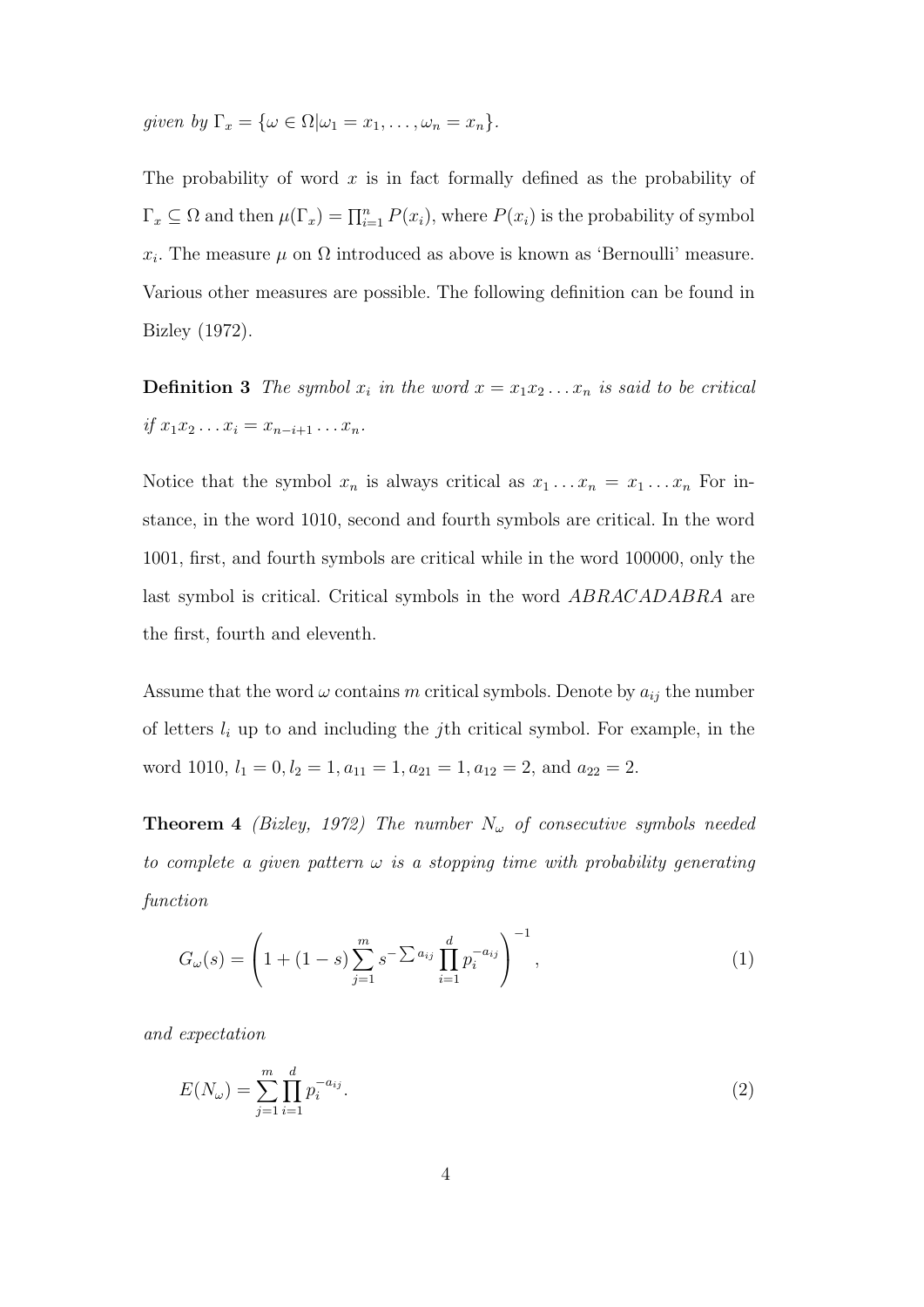For example, for  $\omega = 010$ ,  $a_{11} = 1, a_{21} = 0, a_{12} = 2,$  and  $a_{22} = 1$ . The probability generating function is

$$
G_{010}(s) = \left[1 + (1 - s)\left(\frac{1}{(1 - p)s} + \frac{1}{(1 - p)^2 ps^3}\right)\right]^{-1},
$$

and

$$
E(N_{010}) = \frac{1}{1-p} + \frac{1}{p(1-p)^2}.
$$
\n(3)

## 3 Bayesian inference

Our goal is to estimate the vector of unknown probabilities  $\mathbf{p} = (p_1, \ldots, p_d)$ ,  $p_j = P(\omega_i = l_j)$ , in a Bayesian way. The only information we have about the experiment is the stopping time  $N_{\omega}$ , the number of symbols observed to obtain the pattern  $\omega$  for the first time. If the prior distribution for **p** is  $\pi(\mathbf{p})$ , then using the Bayes formula we can compute the posterior distribution as

$$
\pi(\mathbf{p}|N_{\omega}) = \frac{P(N_{\omega}|\mathbf{p})\pi(\mathbf{p})}{P(N_{\omega})}.
$$
\n(4)

The estimator of p is the posterior mean. We will illustrate the proposed Bayesian inference on Binomial and Multinomial cases, i.e, when the alphabet contains two and more than two symbols.

#### 3.1 Binomial case

Suppose that our alphabet consists only of two letters, say 0, 1 corresponding to *failure* and *success*. Let  $p$  be the probability of success. To be noninformative, assume that the prior distribution for p is  $Beta(\alpha, \beta)$  with pa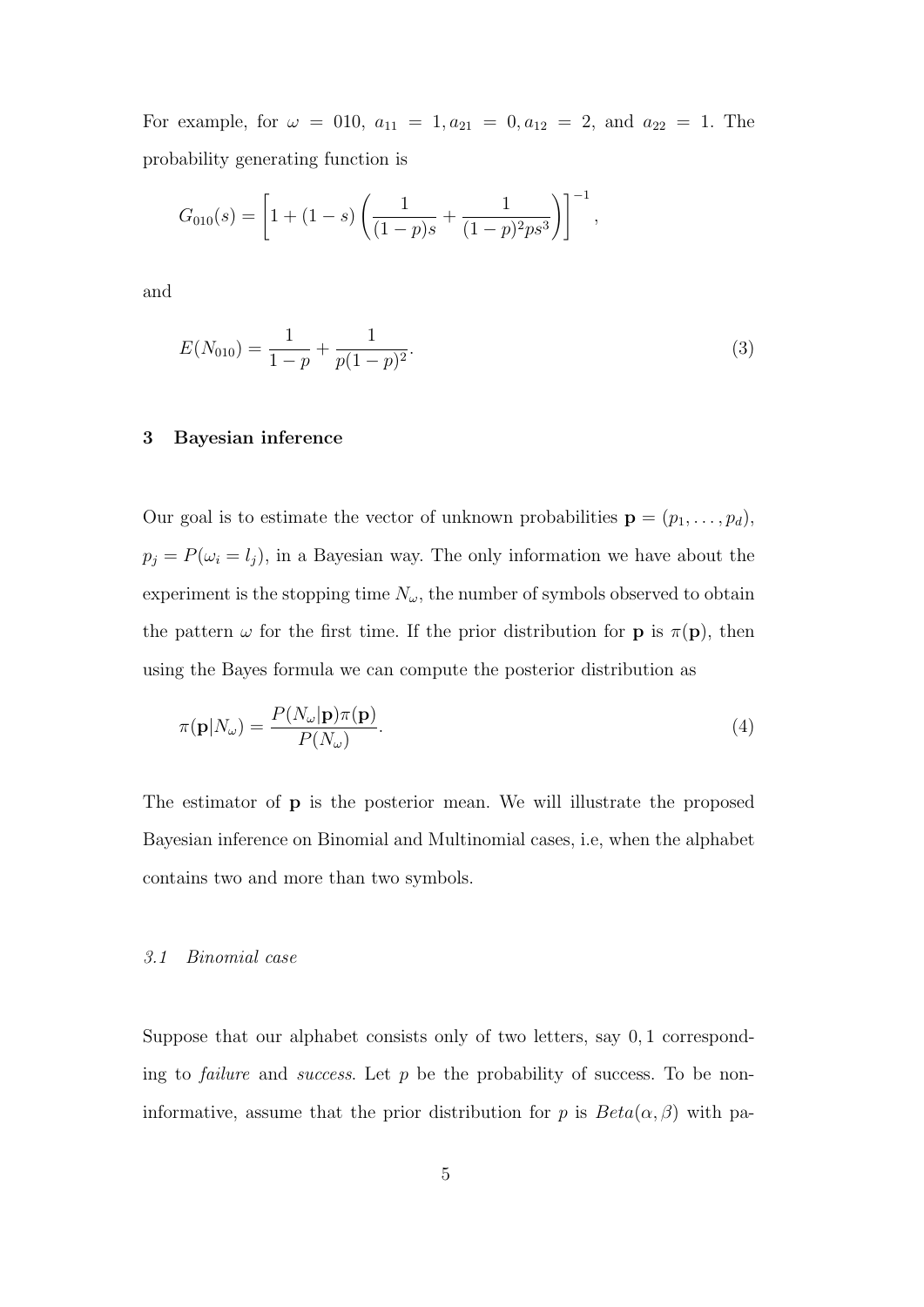rameters  $\alpha = \beta = 1$ , which represents a uniform distribution on  $(0, 1)$ . Notice that a priori,  $E(p) = 1/2$ . Given that we know the stopping time N, we can estimate p and assess how the available information changes our prior belief. Several simple examples are provided.

**Example 1.** Pattern 010 was observed for first time after  $N_{010} = 10$  trials. Expression (3) is 10 for  $p = 1/2$ . The probability  $P(N_{010} = 10|p)$  is computed as

$$
G_{010}^{(10)}(0)/10! = (1-p)^2p(1-6p+21p^2-41p^3+52p^4-39p^5+16p^6-3p^7)
$$

which is plotted in Fig 1. The Bayes estimate of probability of success is equal to

$$
E(p|N_{010}) = \frac{\int_0^1 pP(N_{010}|p)\pi(p)dp}{\int_0^1 P(N_{010}|p)\pi(p)dp} = 0.418838.
$$

In order to check sensitivity with respect to the prior we computed the Bayes estimator for a range of values of  $\alpha = \beta$ . As expected, Fig 2 demonstrates that the posterior expectation for p tends to 0.5 as  $\alpha$  increases.

**Example 2.** Pattern 011 was observed first time after  $N=10$  trials. In this case, the probability generating function and expected value of N are

$$
G_{011}(s) = \left(1 + (1 - s)\frac{1}{(1 - p)p^2s^3}\right)^{-1} \text{ and } E(N_{011}) = \frac{1}{(1 - p)p^2}.
$$
  

$$
P(N_{011} = 10|p) = p^2 - p^3 - 5p^4 + 10p^5 - 2p^6 - 9p^7 + 9p^8 - 3p^9,
$$

thus,  $E(p|N_{011}) = 0.573$ .

FIGURES 1 AND 2 ABOUT HERE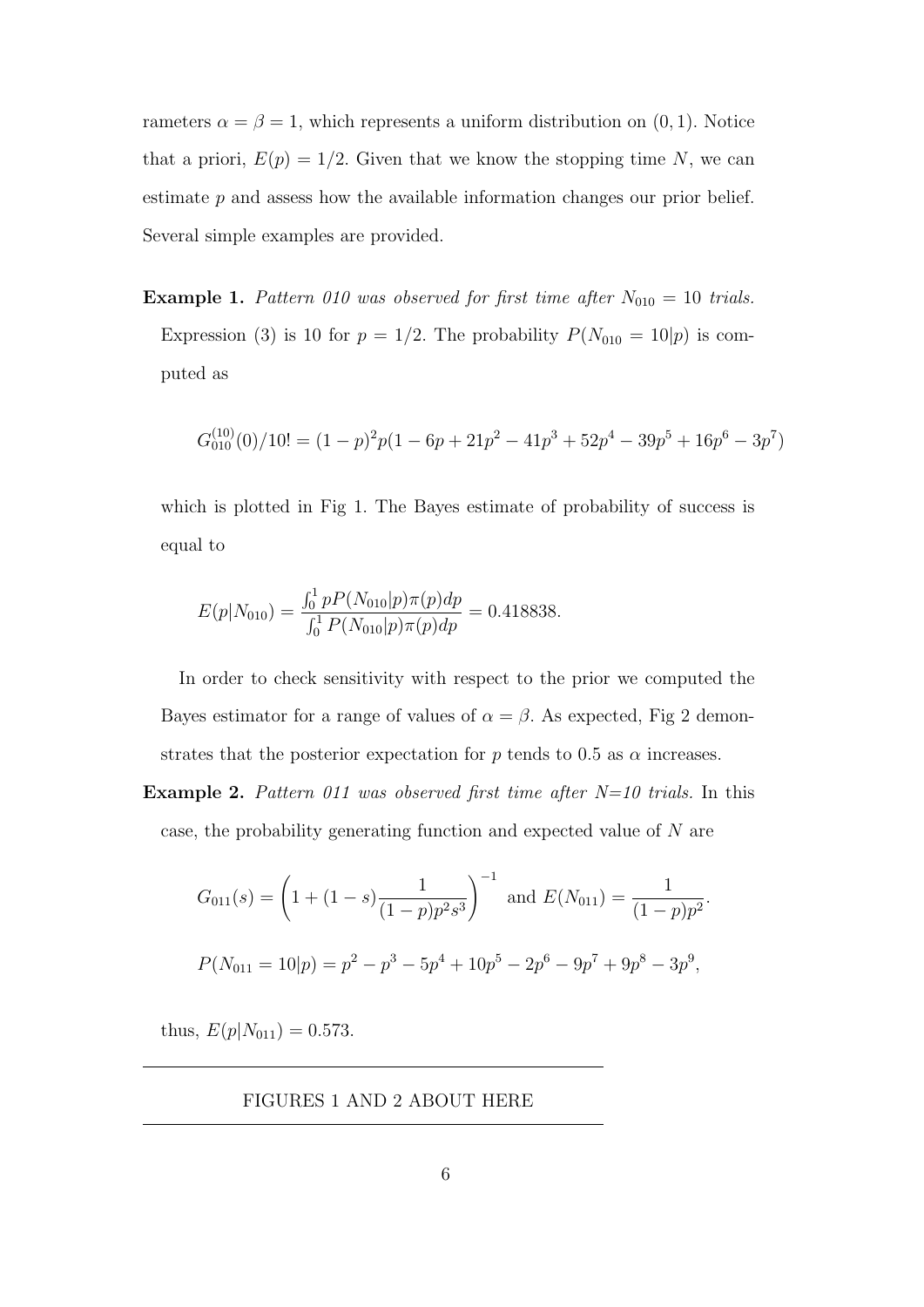#### 3.2 Multinomial case

If we consider the general case where the alphabet consists of d letters,  $l_1, \ldots, l_d$ with vector of probabilities  $\mathbf{p} = (p_1, \ldots, p_d)$ , the previous calculations can be generalized in a straightforward way. The natural prior distribution for p is the Dirichlet distribution with a density

$$
\pi(\mathbf{p}) = \pi(\mathbf{p}|\alpha_1,\ldots,\alpha_d) = \frac{\Gamma(\sum_{i=1}^d \alpha_i)}{\prod_{i=1}^d \Gamma(\alpha_i)} \prod_{i=1}^d p_i^{\alpha_i-1}, \quad \alpha_i \geqslant 0, \sum_{i=1}^d p_i = 1.
$$

Suppose that  $N_{\omega}$ , the number of consecutive symbols to complete a given pattern  $\omega$  is known to be *n*. Then, from (1),  $P(N_{\omega} = n|\mathbf{p}) = G_{\omega}^{(n)}(0)/n!$ . By Bayes formula (4), we obtain the posterior distribution:

$$
\pi(\mathbf{p}|N_{\omega}=n) = \frac{P(N_{\omega}=n|\mathbf{p})\pi(\mathbf{p})}{\int P(N_{\omega}=n|\mathbf{p})\pi(\mathbf{p})d\mathbf{p}}.\tag{5}
$$

To find the expected posterior probability for symbol  $l_i$  we compute

$$
E(p_i|N_{\omega}=n) = \int_{0}^{1} p_i \pi(p_i|N_{\omega}=n) dp_i,
$$
\n(6)

where the marginal posterior  $\pi(p_i|N_\omega=n)$  is obtained from (5).

**Example 3.** As an illustration, we take the case where  $d = 3$ , and assume that the letters are 0, 1 and 2. We are interested in Bayesian estimation of  $p_1, p_2, p_3 = 1 - p_1 - p_2$ , given that the word  $\omega = 0.12$  appeared for the first time after  $N_{012} = 10$  trials. This word has only one critical symbol (the last one), so  $a_{11} = a_{12} = a_{13} = 1$  and thus, the probability generating function and expected value are

$$
G_{012}(s) = \frac{s^3 p_1 p_2 p_3}{1 + s^3 p_1 p_2 p_3 - s}, \qquad E(N_{012}) = \frac{1}{p_1 p_2 p_3}.
$$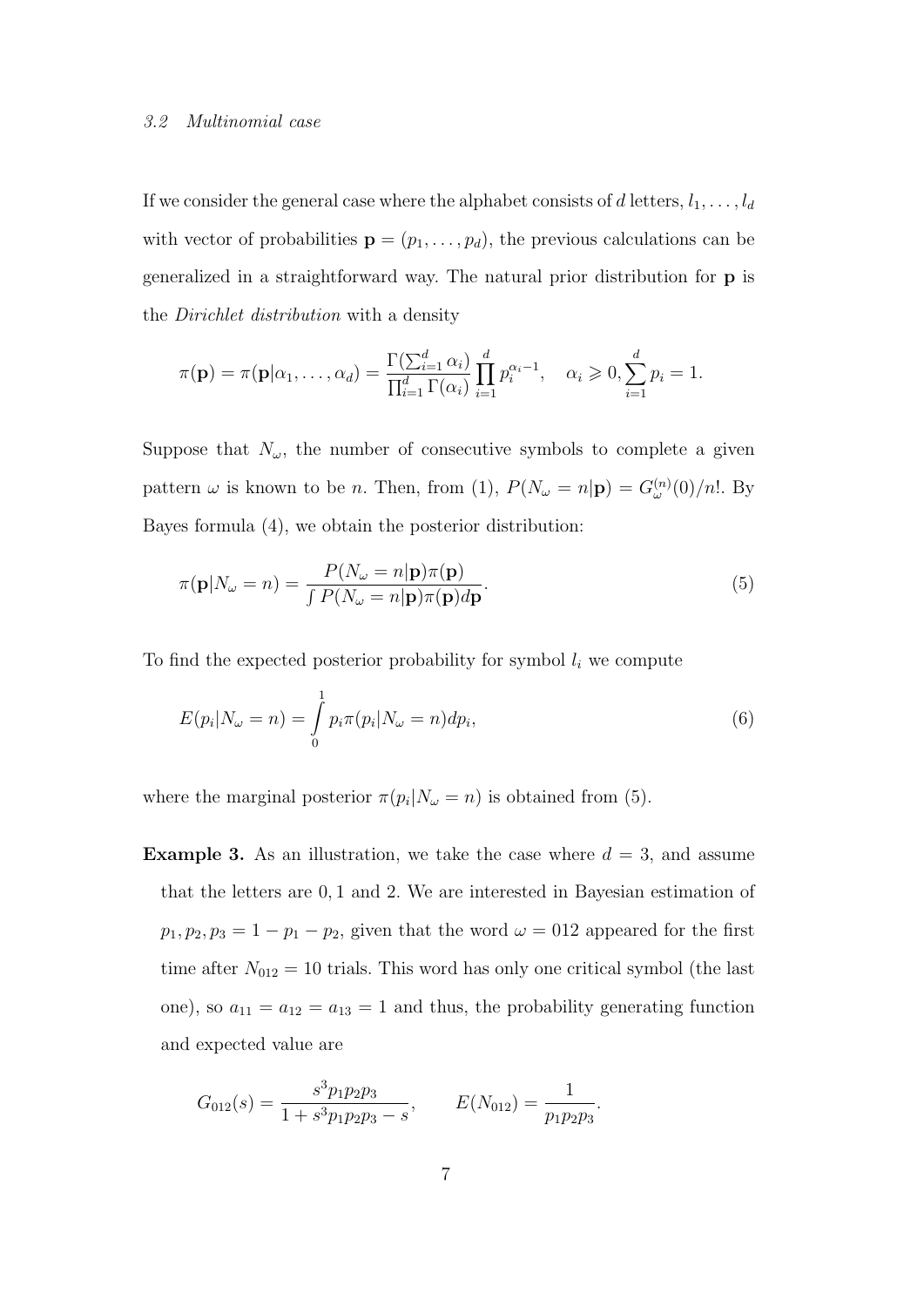The likelihood  $P(N_{012} = 10|p_1, p_2, p_3) = p_1 p_2 p_3 (1 - 5p_1 p_2 p_3 + 3p_1^2 p_2^2 p_3^2)$ , for some values of p is depicted in Fig 3.

### FIGURE 3 ABOUT HERE

If prior paramaters are, for instance  $\alpha_1 = \alpha_3 = 3$  and  $\alpha_2 = 5$ , then the prior is  $\pi(\mathbf{p}) \propto p_1^2 p_2^4 p_3^2$  and the expected a priori probabilities are  $E(p_1)$  =  $E(p_3) = .2727$  and  $E(p_3) = .4545$ , that is, we favored symbol 1 against 0 and 2, before observing  $N_{\omega} = 10$ . Applying expression (6) we find that a posteriori, the expected values change to  $E(p_1|N_\omega = 10) = E(p_3|N_\omega =$ 10) = .2843 and  $E(p_2|N_\omega=10)$  = .4312. Thus, having observed the pattern 012 for the first time after 10 trials, our beliefs about  $p_1, p_2$  and  $p_3$  are modified: the expected values of  $p_1$  and  $p_3$  increase and that of  $p_2$  decreases.

### 4 Updating p if the word  $\omega$  appeared before the word  $\rho$

In this Section we consider a different type of limited experimental information. The only information available is the fact that a particular word  $\omega$ appeared before another fixed word  $\rho$  (we will denote this as  $\omega \prec \rho$ ). Let  $N_{\omega}$ and  $N_{\rho}$  be as before and  $N_{\rho|\omega}$  be the number of additional observations necessary to obtain the word  $\rho$  when the word  $\omega$  is just observed. The definition of  $N_{\omega|\rho}$  is analogous. To apply Bayes formula and update p, the following result can be utilized.

**Theorem 5** 
$$
P(\omega \prec \rho | p) = \frac{E(N_{\rho}) + E(N_{\omega | \rho}) - E(N_{\omega})}{E(N_{\omega | \rho}) + E(N_{\rho | \omega})}.
$$
 (7)

**Proof:** The proof is straightforward. Denote by  $a \wedge b$  the minimum of a and b. If  $N_\rho$  is represented as  $N_\rho=(N_\rho\wedge N_\omega)+N_\rho-(N_\rho\wedge N_\omega),$  and  $N_\rho-(N_\rho\wedge N_\omega)$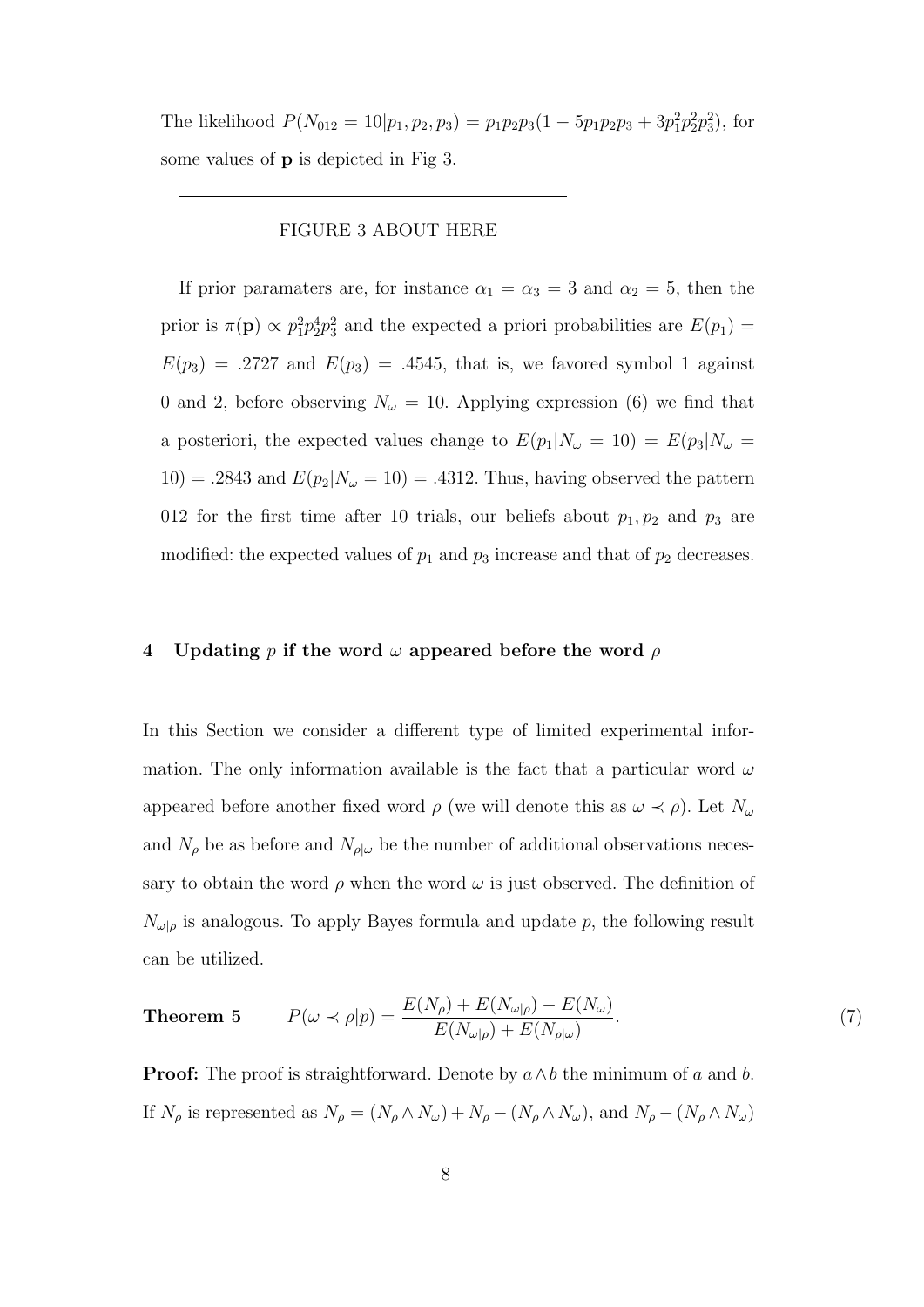is conditioned on the event  $\{\omega \prec \rho\}$ , it follows

$$
E(N_{\rho}) = E(N_{\rho} \wedge N_{\omega}) + E(N_{\rho} - (N_{\rho} \wedge N_{\omega}) | \omega \prec \rho) P(\omega \prec \rho | p)
$$
  
= 
$$
E(N_{\rho} \wedge N_{\omega}) + E(N_{\rho | \omega}) P(\omega \prec \rho | p).
$$
 (8)

Equivalently,  $E(N_\omega) = E(N_\rho \wedge N_\omega) + E(N_{\omega|\rho})P(\rho \prec \omega|p)$ . Since  $P(\rho \prec \omega|p) = 1 - P(\omega \prec \rho|p)$ , by solving (8) and the counterpart for  $E(N_\omega)$ , we get (7).  $\Box$ 

# 4.1 Calculating  $N_{\rho|\omega}$

In order to calculate Expression (7) in Theorem 5 we need a efficient way of calculating  $E(N_{\omega|\rho})$  and  $E(N_{\rho|\omega})$ . Suppose that  $\omega = \omega_1 \omega_2 \dots \omega_{n_1}$  is observed and assume that the expected number of trials to obtain the word  $\rho = \rho_1 \rho_2 \dots \rho_{n_2}$ is of interest. Let j be such that  $\omega_{n_1-j+1} \dots \omega_{n_1} = \rho_1 \dots \rho_j$ . We assume  $j > 0$ , since if  $j = 0$ ,  $\rho$  does not overlap  $\omega$ , and  $E(N_{\rho|\omega}) = E(N_{\rho})$ . In addition, we also assume that  $j < \min\{n_1, n_2\}$ . If  $n_2 \le n_1$  and  $j = n_2$ , then we already observed  $\rho$  in  $\omega$  and  $N_{\rho|\omega} = 0$ . If  $n_1 \leq n_2$  and  $j = n_1$ , then  $E(N_{\rho|\omega}) = E(N_{\rho_{j+1}...\rho_{n_2}})$ .

## Theorem 6

$$
E(N_{\rho|\omega}) = (n_2 - j) + (1 - P(\rho_{j+1} \dots \rho_{n_2})) (E(N_{\rho}) - (n_2 - j)) + \sum_{i=1}^{n_2 - j} i P(\rho_{j+1}\rho_{j+2}\dots \rho_{j+i-1}) Q(\rho_{j+i}).
$$
\n(9)

**Proof:** Denote by  $P(\omega_i \omega_{i+1} \dots \omega_k)$  the probability of the pattern  $\omega_i \omega_{i+1} \dots \omega_k$ , and  $Q(\cdot) = 1 - P(\cdot)$ . Then,

$$
E(N_{\rho|\omega}) = Q(\rho_{j+1})(1 + E(N_{\rho})) + P(\rho_{j+1})Q(\rho_{j+2})(2 + E(N_{\rho})) + \dots + P(\rho_{j+1}\rho_{j+2}\dots\rho_{n_2-1})Q(\rho_{n_2})(n_2 - j + E(N_{\rho})) + P(\rho_{j+1}\rho_{j+2}\dots\rho_{n_2-1}\rho_{n_2}). \quad \Box
$$
\n(10)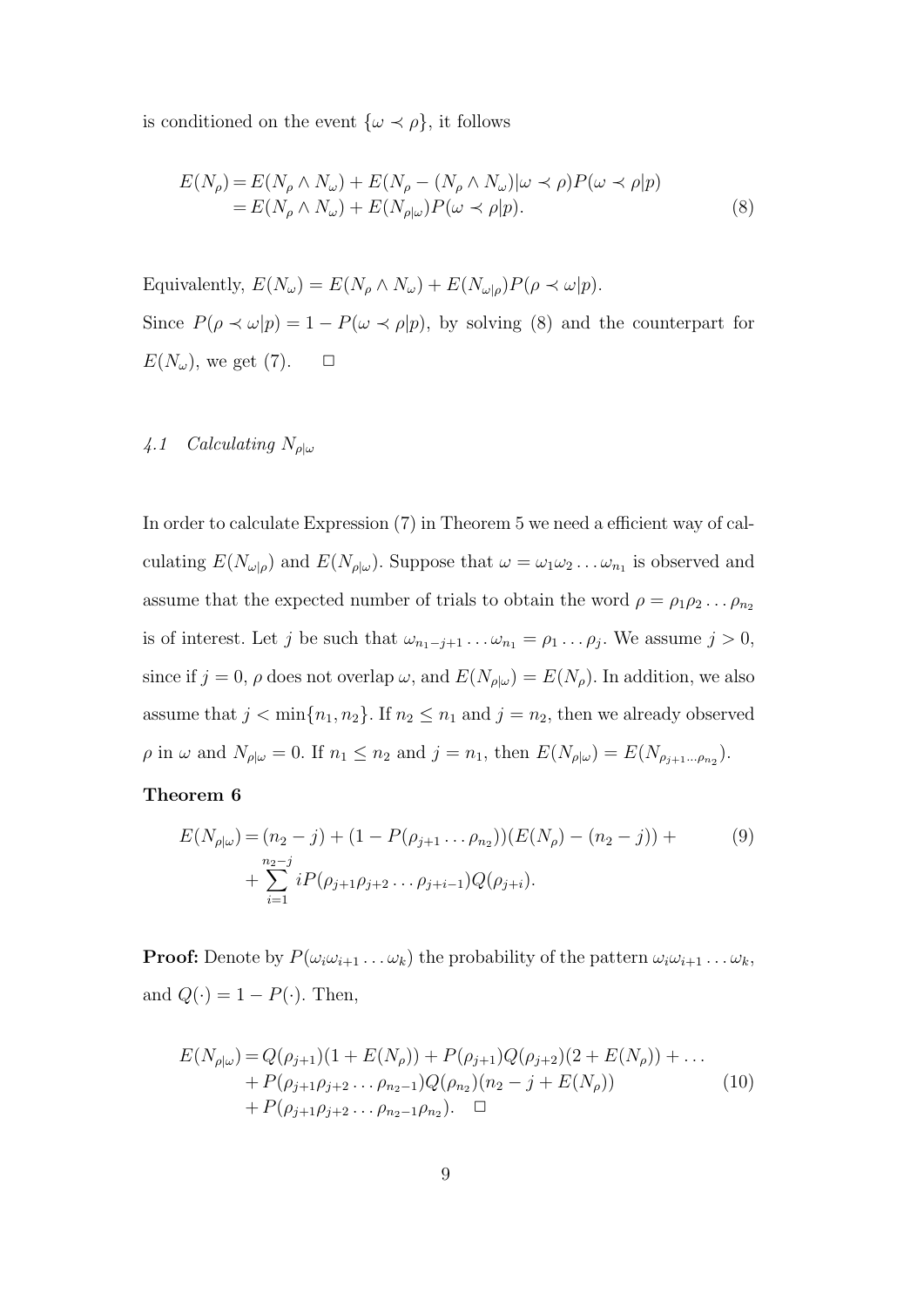**Example 4.** As an illustration, consider the case where  $\omega = 1001$ , and  $\rho =$ 010. The information we have about the experiment is that  $\omega$  appeared before  $\rho$ . If the probability of the symbol '1' is p, then

$$
E(N_{1001}) = \frac{1}{p} + \frac{1}{p^2 q^2}
$$
, and  $E(N_{010}) = \frac{1}{q} + \frac{1}{pq^2}$ 

Also,  $E(N_{010|1001}) = 1 + pE(N_{010})$  and  $E(N_{1001|010}) = p(1+E(N_{1001})) + q^2(2+$  $E(N_{1001})) + 2pq$ . Thus,  $P(1001 \prec 010|p) = p^2(3-3p+p^2)/(1+2p^2-2p^3+p^4)$ (see Fig.4). Under the uniform prior on p,  $E(p|\omega \prec \rho) = .666884$ .

.

FIGURE 4 ABOUT HERE

### 5 Summary and future directions

In this work we took Bayesian point of view to infer the probabilities of letters in an alphabet  $A$ . First, we considered the case where the information about the experiment is the value of a stopping time variable, representing the number of trials necessary to obtain a fixed pattern. Several examples for the Bernouilli and multinomial models are provided. Second, we update the probabilities of letters if we know that a particular pattern appeared before the other fixed pattern. Our results help in inference of binomial and multinomial probabilities when the information from the experiment is limited.